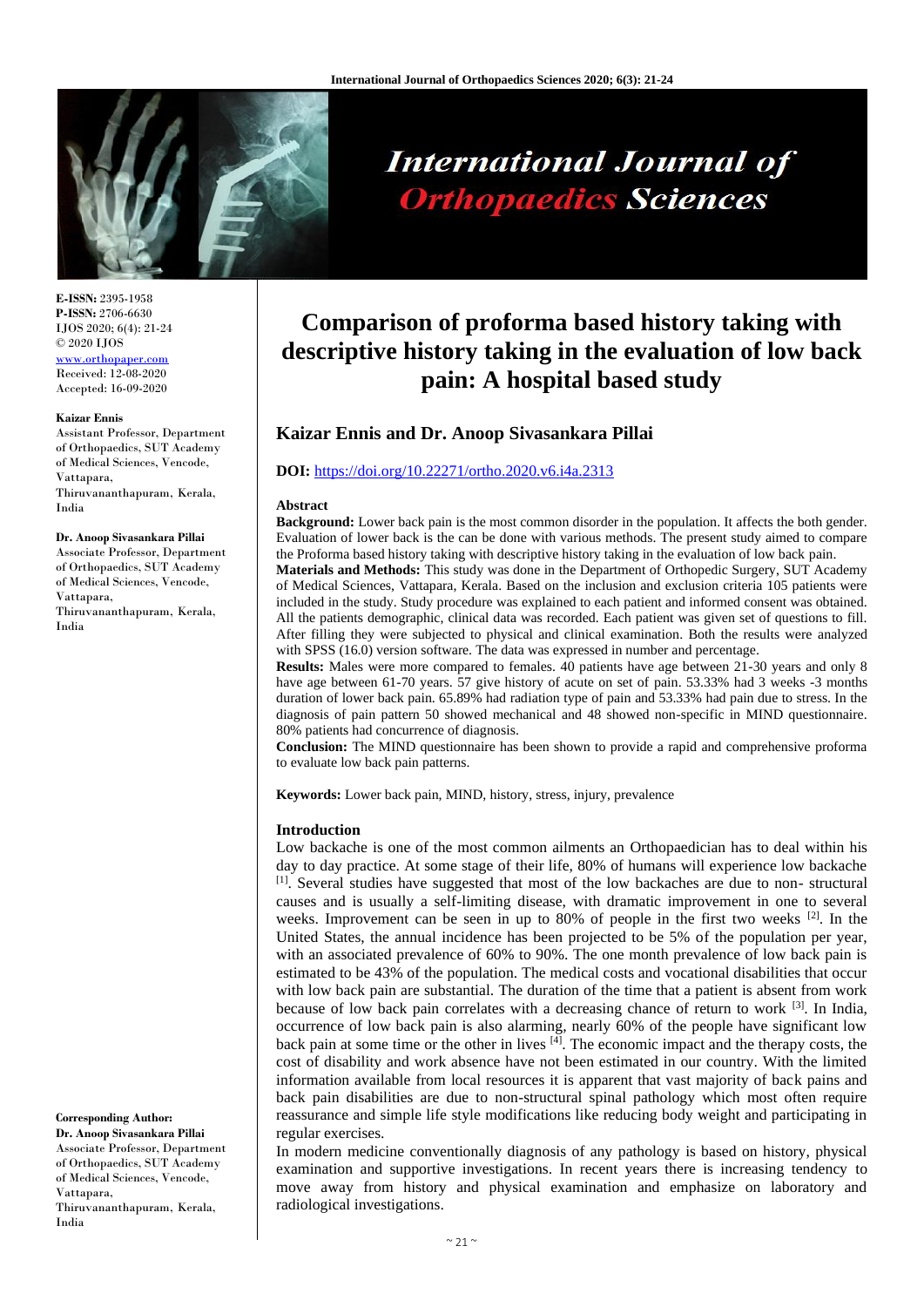Perhaps the reason for this is the advancement in technology, pressure from market forces, limited time available to clinicians etc. Nevertheless specifically in the case of low back disorders history taking can be critical because unlike other surgical pathology failed back surgery syndrome (FBSS) is a known entity. Vast majority of FBSS cases are attributed to poor evaluation during index procedure  $[5, 6]$ . Moreover it has also been documented that vast majority of normal population over 50 years of age will have pathological changes on Lumbar Spine MRI, which may not have any clinical relevance  $^{[7]}$ . In this context history taking and physical examination assumes paramount importance rather than making a pathological diagnosis. There are several groups of diseases which can produce low back pain. Pain characteristics of each of these vary. There are many questionnaires, scoring systems and grading systems used to understand the intensity of pain, distribution of pain and the way pain affects the person's life style. There have been very few studies attempting to characterize pain patterns of low back pain. The present study is an attempt to take a detail history emphasizing on pain character and utilize these features to establish a clinical diagnosis and also if possible identify the pathological diagnosis. The basic premise of this study is the identification of the pain pattern which will help to isolate clinically significant pathology like infection or tumor from the more mundane everyday back pains. Thus a validated questionnaire made in a time-efficient manner will help making a realistic diagnosis based on pain pattern, while saving the valuable time of the clinician. The questionnaire that we have used is called the "Mind" Questionnaire. (Mind is an acronym for Mechanical, Inflammatory, Non Specific and Deconditioning).

# **Materials and Methods**

# **Study settings and sample collection**

The study was conducted in the Department of Orthopedic Surgery, SUT Academy of Medical Sciences, Vattapara, Kerala. Study population was selected based on the inclusion and exclusion criteria. The study was approved by Institutional Human Ethical Committee (IHEC).

# **Inclusion criteria**

- Age between 18-70 years
- Both gender
- Suffering with lower back pain
- Willing to give informed consent form

# **Exclusion criteria**

- Patients with upper back pain
- Under gone any spinal surgery
- Acute traumatic low back pain
- Congenital anomalies in spinal cord
- Recent spinal injury

# **Procedure**

The study included a total of 105 patients based on the inclusion and exclusion criteria. The patients were explained study procedure and informed consent was obtained. The patients were given a questionnaire related to lower back pain and asked to fill up. All the questionnaires were collected and analyzed.

## **Statistical analysis**

The data was expressed in number and percentage. Statistical

Package for Social Sciences (SPSS 16.0) version used for analysis. Microsoft excel 2018 used to calculate the percentage and to draw the graphs.

# **Results**

The study results showed that 40 patients were between 21-30 years of age, 22 between 31-40 years, 18 between 41-50 years, 17 between 51-60 years and the remaining 8 were between 61-70 years of age (Table-1). The study consisted of 105 patients with low back ache of whom 54 (51.43%) were males and 51 (48.57%) were females (Graph-1). From the results it can be seen that the prevalence of back pain is comparatively among young population. Room the responses of the sample through the questionnaire it was found that 57 (54.29%) gave history of acute onset of pain and 48 (45.71%) gave history of pain of insidious onset. The duration of symptoms was less than 3 weeks in 23 (21.90%) between 3 weeks and 3 months in 56 (53.33%) patients and more than 3 months in 26 (24.76%). That majority of them reported between 3 weeks to 3 months of the duration of symptoms. The pain was associated with radiation in 69 (65.89%), numbness in 30 (28.55%) and Weakness in 14 (13.18%). Social activities were restricted in 41 (39.05%) and not restricted in 64 (60.95%) patients (Table-2). The total 56 (53.33%) patients had major domestic stress contributing to their personal well-being (Graph-2). The average time taken to fill the proforma was 11 minutes (range 10-15 min). As per the questionnaire there were 114 diagnosis based on the MIND paradigm. This means 9 patients had multiple overlapping pain patterns. Out of the 105 patients, 89 patients were accurately picked up by the questionnaire and 16 cases were missed. These 16 were distributed as follows 6 in nonspecific patterns 5 each mechanical and deconditioning patterns and one from inflammatory pattern. There are several observations based on these results. Acute, serious spine pathology requiring emergent treatment is present in 7 out of 105 patients (out of which 3 were tuberculosis, 2 were pyogenic and 2 were tumour), none of these cases were missed by the questionnaire. Approximately 50 diagnoses out of 105 patients are mechanical and almost same number nonspecific in both these categories the questionnaire appears to be very sensitive. This increase number of diagnosis compared to total number of patients was due to overlaps.

The questionnaire appears to be least sensitive in disorders due to deconditioning of the back, with around 50.0% misses. However since the numbers in that group are too small in this sample it may not be representative. A study with larger numbers of patients in this category might reveal the true sensitivity of this domain. In concurrence of diagnosis total 105 patients included in this study, Full Concurrence of diagnosis was seen in 84 (80%) of patients, Partial Concurrence in 16 (15.0%) patients and No Concurrence in 5 (5%) patients (Table-3. and Graph-3). Larger number of patients from multiple centres with independent evaluators is suggested for validation of the questionnaire.

**Table 1:** Distribution of patients based on the age

| Age (Years) | Number | Percentage $(\% )$ |  |  |
|-------------|--------|--------------------|--|--|
| $21 - 30Y$  |        | 38.10              |  |  |
| $31-40Y$    | 22     | 20.95              |  |  |
| $41-50Y$    | 18     | 17.14              |  |  |
| $51-60Y$    |        | 16.19              |  |  |
| 61-70Y      |        | 07.62              |  |  |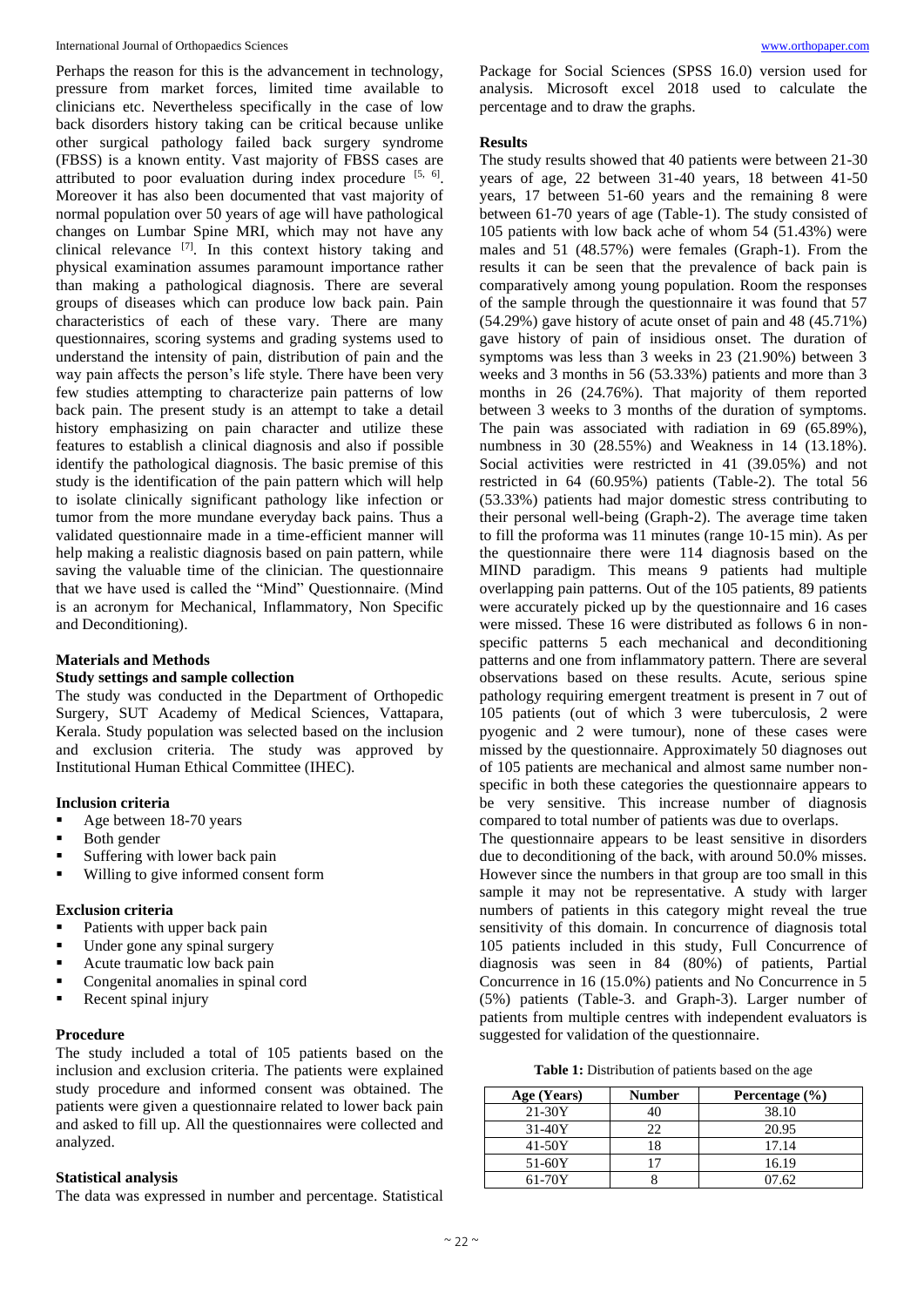

Graph 1: Distribution of patients based on the gender

**Table 2:** Distribution of patients based on the signs and symptoms

| <b>Signs and symptoms</b>        | <b>Number</b> | Percentage (%) |
|----------------------------------|---------------|----------------|
| Onset of low back pain           |               |                |
| Insidious                        | 48            | 45.71          |
| Acute                            | 57            | 54.29          |
| Duration of low back pain        |               |                |
| $<$ 3 weeks                      | 23            | 21.90          |
| 3 weeks to 3 months              | 56            | 53.33          |
| $>3$ months                      | 26            | 24.76          |
| Associate signs                  |               |                |
| Radiation                        | 69            | 65.89          |
| <b>Numbness</b>                  | 30            | 28.55          |
| Weakness                         | 14            | 13.18          |
| Restriction of social activities |               |                |
| Not restricted                   | 64            | 60.95          |
| Restricted                       | 41            | 39.05          |



Graph 2: Distribution of patients based on association of stress with low back pain

| <b>Categories</b> | <b>Positive</b> |               | <b>Negative</b> |               | <b>Total</b> |               |
|-------------------|-----------------|---------------|-----------------|---------------|--------------|---------------|
|                   | n               | $\frac{0}{0}$ | n               | $\frac{0}{0}$ | n            | $\frac{0}{0}$ |
| Mechanical        | 50              | 43.86         | 5               | 31.25         | 55           | 42.31         |
| Inflammatory      |                 | 6.14          |                 | 6.25          | 8            | 6.15          |
| Non-specific      | 48              | 42.11         | 6               | 37.50         | 54           | 41.54         |
| Deconditioning    | Q               | 7.89          | 4               | 25.00         |              | 0.00          |

Total 114 100.00 16 100.00 130 100.00

**Table 3:** Diagnosis based on pain pattern as per MIND questionnaire



**Graph 3:** Concurrence of diagnosis of patients

# **Discussion**

The practice of modern medicine hinges on arriving at a pathological diagnosis. Elimination or reversing the pathology would therefore affect the cure. This is typical in most surgical disorders such as appendicitis, tonsillitis, cholecystitis etc. Nothing could be further from the truth in the case of low back pain. It is well acknowledged that while we do know some sources of pain in the low back most pain generators are still obscure. Therefore treating visible pathology on images rarely effect alleviation of symptoms [7]. In the examples quoted above social, legal and psychological factors rarely contribute to augment the pathological process, whereas in back pain this is notoriously so. This then is the importance of a comprehensive strategy to identify the pathology as well as the possible aggravating components [8]. A detailed history to evaluate patient's pain pattern, fears and apprehensions and outcome expectations is mandatory to achieve good therapeutic results. This questionnaire based evaluation is the first step towards this goal. As a pilot to this study 200 consecutive patients arriving at our spine clinic were categorized for pain pattern. Four discrete categories of pain were identified <sup>[10]</sup>. Mechanical implying chronic structural disorders typically aggravated by movements; Inflammatory refers to acute and sub-acute pain patterns typically seen in infection, tumors and inflammatory disorders. Deconditioning referring to dull aches and muscular fatigue characteristically seen urban sedentary population and the non-specific pain pattern which includes other categories as well as atypical presentations and a large volume of psychosomatic disorders [11, 12]. Statistically each category was found to occur in approximately the following percentages - Mechanical - 44%, Inflammatory - 9%, Nonspecific - 50% and Deconditioning 10%. There were multiple overlaps. This dissertation is a preliminary attempt to evaluate the MIND concept and also study whether the current questionnaire can accurately pick out each category of spine disorder in a time-efficient manner. Because several of the questions tend to overlap within the MIND characterization it would be optimal to computerize the questionnaire and assign statistical weightage to each, which is a task for the future.